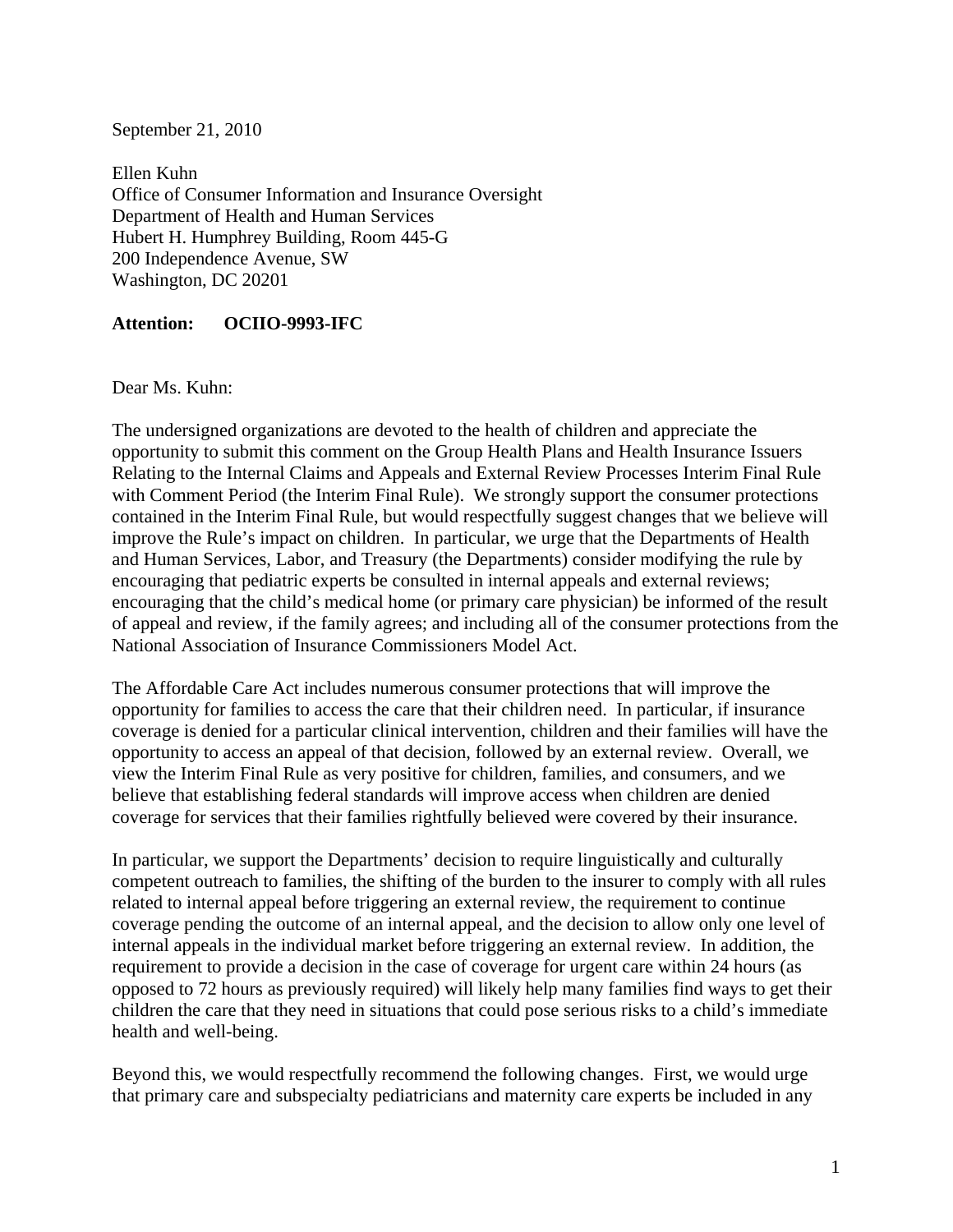internal appeals and external review process. While the National Association of Insurance Commissioner's (NAIC) "Uniform Health Carrier External Review Model Act" (the Model Act) Section 8(H)(3) requires that appropriate health care professionals be consulted in regards to external review, it is unclear whether pediatric or obstetric expertise must be included. Children are not little adults, and the appropriate standard of care for pediatric medicine is often quite different than for adult medicine. Fewer studies have been conducted in children, and thus many drugs are used off-label. Clinical interventions are less frequently tested in double-blind or randomized controlled trials in children than in adults. What may appear to be inappropriate for adults can be medically necessary for children. In addition, the care of pregnant women is also important and very different than care for other populations. We would urge the Departments to consider requiring that an expert in maternity care also be included in internal appeals/external reviews in order to ensure that the unique health needs of pregnant women are addressed. Internal appeals and external reviews must adequately reflect the reality that these populations require special considerations, and we would urge that pediatric primary care and subspecialty pediatricians and obstetric experts be included in any internal appeal and external review process authorized by the federal government.

Additionally, we would urge that the Departments contemplate the value to children's families of informing a child's medical home (or primary care physician) of any benefit determination – whether adverse or not – if the child's family has granted approval to do so. Providers advocate for their patients and interact with insurance plans much more frequently than do patients and patients' families. Thus, informing the child's medical home of insurance decisions may increase the effectiveness of advocacy for pediatric patients' needs and streamline their treatment.

Thirdly, we would urge that all of the consumer protections from the NAIC Model Act be applied to state external review laws. We can think of no reason (unless one of these structures does not help the consumer in practice) that some of these structures should be excluded and others included. In particular, requiring that insurers produce reports on the frequency and type of internal appeals and external reviews (as required by Sec. 15(B)) could be an important component of plan quality; consumers may want access this information through the state web portals associated with the Exchanges. Posting this information on-line should allow families and consumers to make better-informed decisions before deciding which insurance plan to purchase for their families. Additionally, it is unclear why there are no references in the Interim Final Rule to the utilization management, preauthorization, and the applicable medical necessity criteria used by many insurers. Appropriate references to these common insurance structures could benefit children as these structures may give families the peace of mind that their children will get the services they need prospectively. Finally, it may be appropriate to request that Independent Review Organizations submit their reports to HHS as well as to State Insurance Commissioners. By providing these materials to HHS, the Secretary (and in particular the Office of Consumer Information and Insurance Oversight) would have the data needed to reflect appropriate information for consumer use.

We would also note that the Essential Benefits package for children with Exchange coverage will expressly include dental and vision care. Thus, we would urge the Departments to work with the NAIC to update the Model Act's Section 4.B "Applicability," to include these types of coverage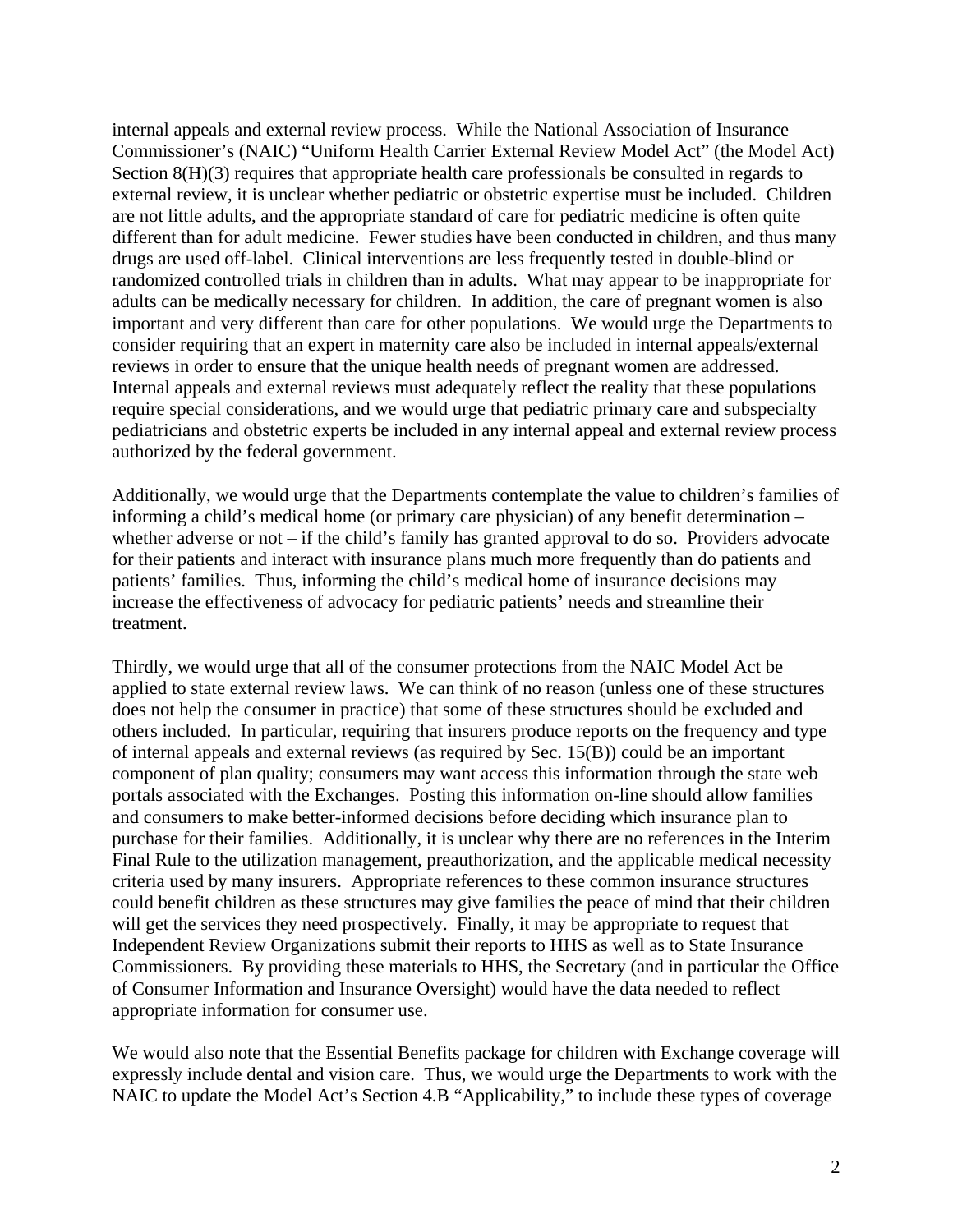in the definition of insurance to allow a beneficiary the opportunity for external review. It appears that if these types of coverage are not included, external review for adverse determinations regarding vision and dental coverage may not be available to children and their families.

In regards to the Departments' invitation for comment regarding state level carve-outs of insurance structures that are not required to abide by external reviews, we would urge that all plans be required to provide access to the external review process. In the example in the Interim Final Rule preamble, it is noted that some states may choose not to require HMOs to follow all of the external review rules applicable to other insurers. If states do not correct this situation, we believe that the federal government should step in as it will be easier for consumers and providers to access a uniform process that is well-established. This policy will also spur states to provide applicable consumer protections from the NAIC Model Act to all of the insurance plans in the state, some of which the Departments have, surprisingly, failed to include.

In regards to the Departments' invitation for comment regarding cultural and linguistic effectiveness, we would urge the Departments to apply a more stringent standard than the Medicare Advantage standard. The Interim Final Rule would require individual market plans to provide non-English language materials if the proportion of literate non-English speakers is 10% or higher in each county covered by the plan (this appears to be the Medicare Advantage standard).

We would urge the Departments to consider the realities of children in non-primary English speaking households. Children are in proportionately non-English speaking households more often than any other age cohort, and unfortunately, they can often be forced to serve as translators for parents. Children in U.S. households where English is not the primary language experience multiple disparities in health care.<sup>[1](#page-2-0)</sup> Children in non-English primary language families are almost three times more likely to have had no usual source of care (USC), and their parents are more likely to report that their child's USC never/sometimes spends enough time with the child, never/sometimes explained things in an understandable way, and never/sometimes was able to provide needed telephone help or advice.<sup>[2](#page-2-1)</sup> Perhaps of greatest significance in regards to internal appeals and external reviews is that these children already have significantly more difficulty accessing specialty care, presumably the most common type of coverage denied leading to appeal/review. This significant difficulty in obtaining specialty care affected approximately two thirds of Asian/Pacific Islander children, half of white children, and one third of Latino children.[3](#page-2-2)

Application of the Medicare Advantage standard to this population becomes even more difficult to justify as pediatric enrollees in Medicare Advantage are likely non-existent.

1

<span id="page-2-0"></span><sup>1</sup> Flores, Glenn, MD and Sandra C. Tomany‐Korman, MS, "The Language Spoken at Home and Disparities in Medical and Dental Health, Access to Care, and Use of Services in US Children," PEDIATRICS Vol. 121 No. 6 June 2008, pp. e1703-e1714 (doi:10.1542/peds.2007-2906)

<span id="page-2-1"></span><sup>2</sup> Id. at e1706.

<span id="page-2-2"></span><sup>3</sup> Id. at e1706‐e1707.